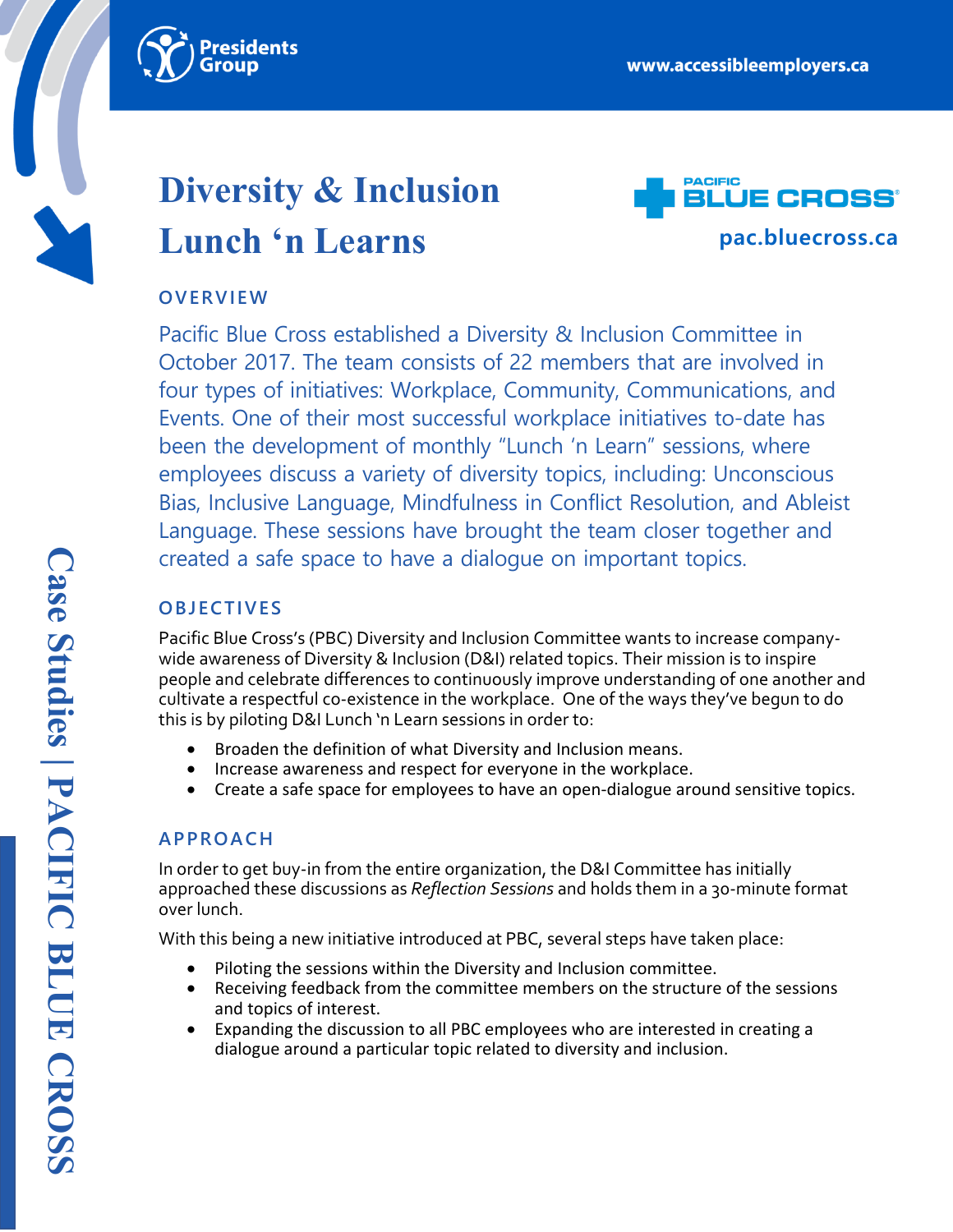

#### **Piloting the Sessions with the D&I Committee**

The idea to host these Lunch 'n Learn sessions came out of the second meeting of the Diversity & Inclusion Committee. During an exercise developing their Mission & Vision statements, the committee recognized that it was important for them to create a focus on and provide education around diversity related topics. It was agreed by all that presenting the information in a 30-minute format over lunch would achieve this goal.

### **Receiving Feedback**

The D&I Committee wanted to make sure that they approached these topics in a way where everyone felt open and safe to speak, so they started by introducing these sessions at the beginning of their meetings. They did this to gauge what the committee members thought of the proposed topics, and collect any feedback before bringing the topics to a larger audience. This ensured they were getting the topics people were most interested in, while approaching it in the right way.

#### **Expanding the Discussion**

A great opportunity to expand the conversation was in the last two weeks of January, to align with *Bell Let's Talk Day*. The D&I Committee ran an awareness campaign on the stigma around mental illness. This included stories from employees about personal experiences with mental illness, and a shared space for people to write what mental illness means to them and/or words of encouragement. All employees were given the option to remain anonymous. During this time, the team hosted four *Start a Conversation* sessions. These were 30 minute lunch 'n learn style sessions in which they discussed the stigma around mental illness and opened the floor to anyone wanting to discuss both positive and negative experiences and explore how they can foster sensitivity and inclusivity in the workplace.

# **OUTCOMES**

After introducing these sessions company-wide, not only did the D&I Committee receive positive feedback, but it has also led them to explore the possibility of sessions featuring guest speakers and the development of a Mental Health Network/Employee Resource Group.

# **LESSONS LEARNED**

There were many lessons learned in the process of developing D&I Lunch Sessions:

## **Ensuring There's Enough Time**

During the inception of these diversity discussions, speakers were given 10 minutes to present a given topic, but this wasn't giving the group enough time to really create a dialogue. This is why it was determined that using the full 30 minutes over lunch would be the best approach.